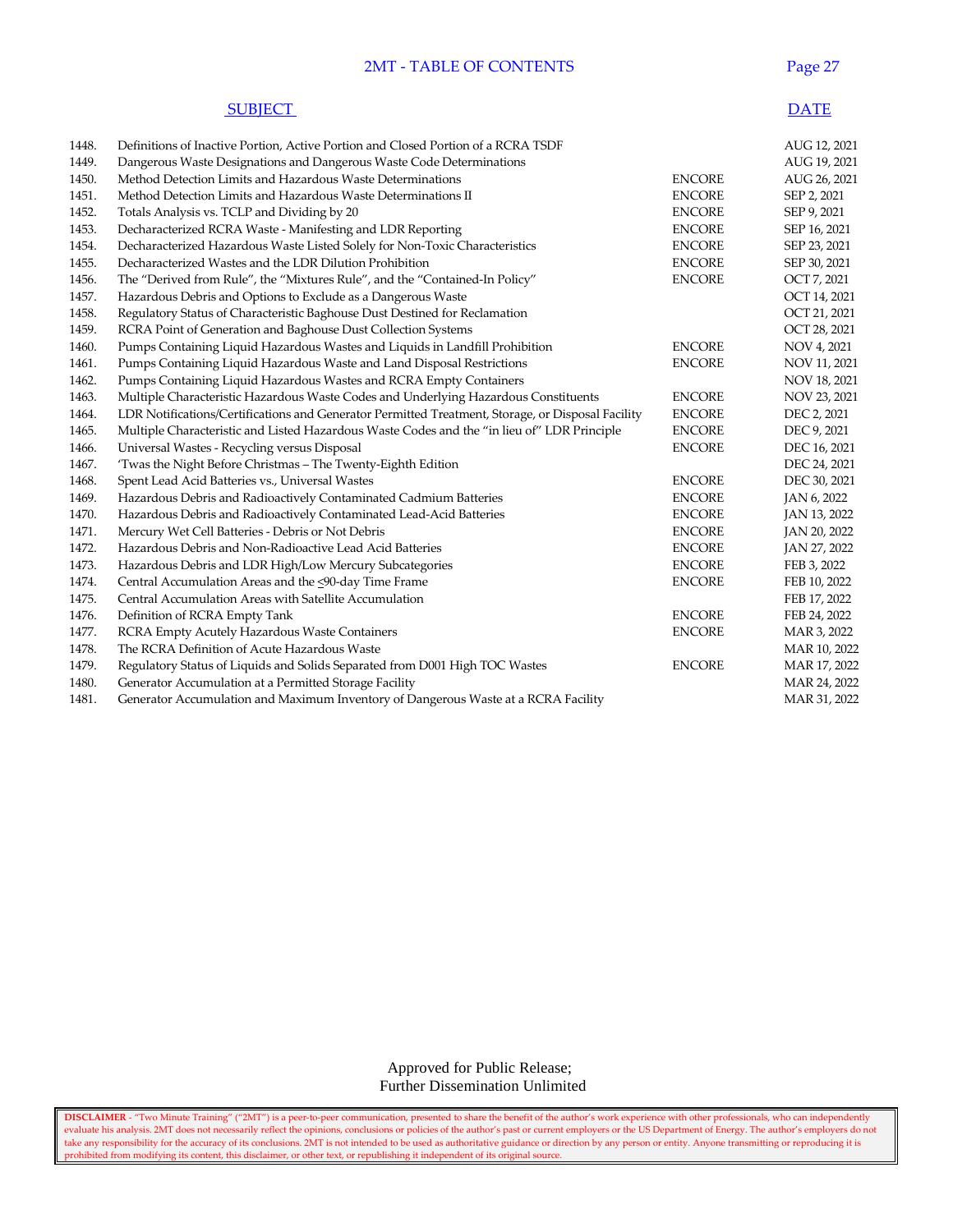# **TWO MINUTE TRAINING**

# **TO:** *CENTRAL PLATEAU CLEANUP COMPANY*

**FROM:** *PAUL W. MARTIN, RCRA Subject Matter Expert CPCCo Environmental Protection, Hanford, WA*

# **SUBJECT:** *GENERATOR ACCUMULATION AND MAXIMUM INVENTORY OF DANGEROUS WASTE AT A RCRA FACILITY*

# **DATE:** *MARCH 31, 2022*

| <b>CPCCo Projects</b>   | <b>CPCCo Functionals</b> | <b>HMIS</b>         | <b>Hanford</b>           | <b>Other Hanford</b>  | <b>Other Hanford</b> |
|-------------------------|--------------------------|---------------------|--------------------------|-----------------------|----------------------|
|                         |                          |                     | Laboratories             | <b>Contractors</b>    | <b>Contractors</b>   |
| <b>Tania Bates</b>      | <b>Jeff Bramson</b>      | Morgan Baker        |                          |                       |                      |
| Theresa Boles           | <b>Bob Bullock</b>       | <b>Brett Barnes</b> | Dean Baker               | <b>Bill Bachmann</b>  | Dan Saueressig       |
| <b>Justin Bolles</b>    | Frank Carleo             | Mike Demiter        | Linda Conlin             | <b>Scott Baker</b>    | Lana Strickling      |
| <b>James Brack</b>      | <b>Bob Cathel</b>        | Kip George          | Garrett Knutson          | Michael Carlson       | <b>Joelle Moss</b>   |
| <b>Rene Catlow</b>      | Danielle Collins         | Jerry Cammann       | Eric Van Mason           | Paul Crane            | Greg Varljen         |
| Peter Ceton             | <b>Stacy Cutter</b>      | Kelly Elsethagen    |                          | Tina Crane            | Robin Varljen        |
| Richard Clinton         | <b>Jeanne Elkins</b>     | Garin Erickson      | <b>DOE RL, ORP, WIPP</b> | Ron Del Mar           | Julie Waddoups       |
| Patty Drago             | <b>Ionathan Fullmer</b>  | Katie Hall          |                          | John Dorian           | Jay Warwick          |
| Paul Fernandez          | Randal Fox               | Dashia Huff         | Duane Carter             | Mark Ellefson         | Ted Wooley           |
| Ryan Fisher             | <b>Bailey Hardy</b>      | Mark Kamberg        | Ingrid Colton            | Darrin Faulk          |                      |
| <b>Andrew Getz</b>      | <b>Steve Heninger</b>    | <b>Jon McKibben</b> | Tony McKarns             | <b>James Hamilton</b> |                      |
| Cory Grabeel            | <b>John Hultman</b>      | Saul Martinez       | Allison Wright           | Leah Hare             |                      |
| Lawanda Grow            | Julie Johanson           | Matt Mills          |                          | Andy Hobbs            |                      |
| Char Hall               | Mitch Marrott            | Carly Nelson        |                          | Stephanie Johansen    |                      |
| Stuart Hildreth         | Morgan Matson            | Eric Pennala        |                          | Ryan Johnson          |                      |
| Sarah Horn              | Stewart McMahand         | Jon Perry           |                          | Megan Lerchen         |                      |
| Aprill Jivelekas        | Carlie Michaelis         | Dave Richards       |                          | Mike Lowery           |                      |
| Sasa Kosjerina          | <b>Brian Mitcheltree</b> | Christina Robison   |                          | Michael Madison       |                      |
| William Krueger         | Anthony Nagel            | Christian Seavoy    |                          | <b>Terri Mars</b>     |                      |
| Richard Lipinski        | Chris Plager             | David Shaw          |                          | Cary Martin           |                      |
| <b>Stuart Mortensen</b> | Linda Petersen           | John Skoglie        |                          | Steve Metzger         |                      |
| <b>Edward Myers</b>     | <b>Brent Porter</b>      | Greg Sullivan       |                          | Tony Miskho           |                      |
| <b>Trey Reppe</b>       | Sean Sexton              |                     |                          | Tom Moon              |                      |
| Melissa Sahm-dame       | Dave Shea                |                     |                          | Chuck Mulkey          |                      |
| Seth Slater             | Deborah Singleton        |                     |                          | Michelle Oates        |                      |
| Phil Sheely             | Dale Snyder              |                     |                          | <b>Kirk Peterson</b>  |                      |
| Kat Thompson            | Dave St. John            |                     |                          |                       |                      |
| <b>Jeff Westcott</b>    | Daniel Turlington        |                     |                          |                       |                      |
| Richard Willson         | <b>Britt Wilkins</b>     |                     |                          |                       |                      |
| Nick Wood               | <b>Jennifer Williams</b> |                     |                          |                       |                      |
| Jon Wright              |                          |                     |                          |                       |                      |
|                         |                          |                     |                          |                       |                      |

 Approved for Public Release; Further Dissemination Unlimited

**DISCLAIMER** - "Two Minute Training" ("2MT") is a peer-to-peer communication, presented to share the benefit of the author's work experience with other professionals, who can independently evaluate his analysis. 2MT does not necessarily reflect the opinions, conclusions or policies of the author's past or current employers or the US Department of Energy. The author's employers do not take any responsibility for the accuracy of its conclusions. 2MT is not intended to be used as authoritative guidance or direction by any person or entity. Anyone transmitting or reproducing it is prohibited from modifying its content, this disclaimer, or other text, or republishing it independent of its original source.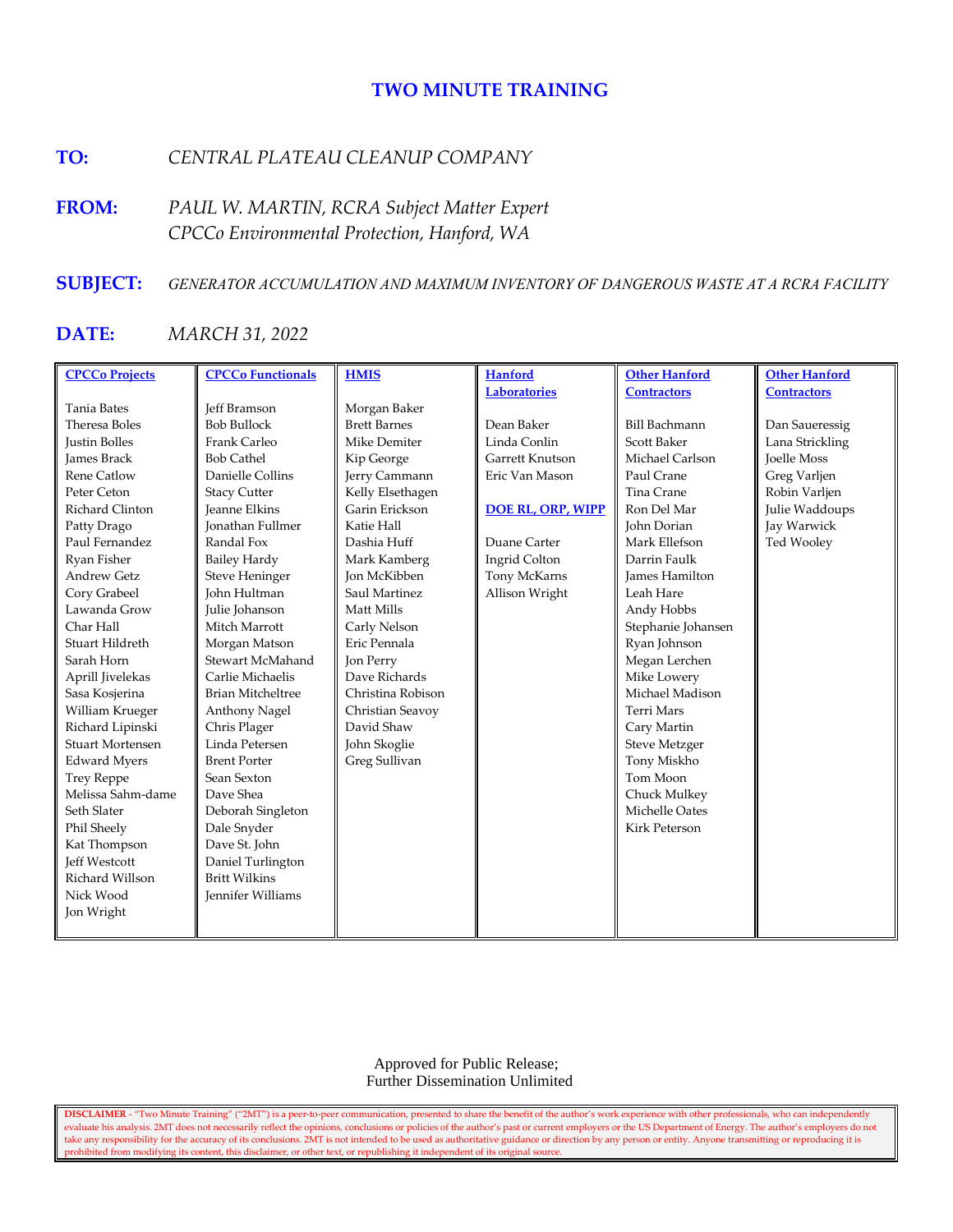#### **TWO MINUTE TRAINING**

- **SUBJECT:** Generator Accumulation and Maximum Inventory of Dangerous Waste at a RCRA Facility
	- **Q:** A RCRA facility has permitted tanks storing dangerous waste. The maximum capacity of the permitted tank farm is 50,000 gallons. The RCRA facility also has a 10,000-gallon tank managed under the generator standards and is exempt from permitting, i.e., the dangerous waste is managed within 90 days or less. According to [WAC 173-303-200\(](https://apps.leg.wa.gov/wac/default.aspx?cite=173-303-200)4)(b) *[\[40 CFR 262.17\(](https://www.govinfo.gov/content/pkg/CFR-2021-title40-vol28/xml/CFR-2021-title40-vol28-sec262-17.xml)a)(2)]* the generator tank is also exempt from having a closure plan, a closure cost estimate, and financial assurance. Concerning the RCRA Facility, when determining the appropriate amount of financial assurance on April 1st, must the RCRA facility consider the maximum quantity only of the RCRA permitted tank farm (50,000 gallons), or must the RCRA facility also include the maximum quantity of the generator tank (10,000 gallons) for a total of 60,000 gallons?
	- **A:** According to WAC 173-303-200(4)(b) the generator tank is exempt from having a closure plan, a closure cost estimate, and financial assurance. However, according t[o WAC 173-303-610\(](https://app.leg.wa.gov/WAC/default.aspx?cite=173-303-610)3)(a)(iii) *[40 CF[R 264](https://www.govinfo.gov/content/pkg/CFR-2021-title40-vol28/xml/CFR-2021-title40-vol28-sec264-112.xml)[/265.](https://www.govinfo.gov/content/pkg/CFR-2021-title40-vol28/xml/CFR-2021-title40-vol28-sec265-112.xml)112(b)(3)]* and [WAC 173-303-620\(](https://app.leg.wa.gov/WAC/default.aspx?cite=173-303-620)3)(a)(i) *[40 CFR [264](https://www.govinfo.gov/content/pkg/CFR-2021-title40-vol28/xml/CFR-2021-title40-vol28-sec264-142.xml)[/265.](https://www.govinfo.gov/content/pkg/CFR-2021-title40-vol28/xml/CFR-2021-title40-vol28-sec265-142.xml)142(a)(1)]*, a RCRA facility must maintain financial assurance for closure based on the maximum inventory ever onsite over the active life of the facility, i.e., when the extent and manner of its operation would make closure the most expensive. This wording implies that a RCRA facility would have to include the maximum inventory of both the permitted tanks and the generator tank since those wastes are onsite and would contribute to making closure the most expensive.

As clarified and confirmed in a RCRA, Superfund & EPCRA Hotline Monthly Report [\(RO 14449\)](https://rcrapublic.epa.gov/files/14449.pdf) dated May 2000:

*"Facility owners and operators are required to include wastes that are treated or accumulated in ninety-day generator units in estimations of the maximum inventory of hazardous wastes ever on site over the active life of the facility for purposes of the closure plan. EPA promulgated requirements for more detailed closure plans in response to concerns that poorly detailed plans were accompanied by inadequate cost estimates. The purpose of increased detail in the closure plan is to ensure that a third party could conduct closure in accordance with the plan if the owner and operator fails to do so, as well as to ensure accurate cost estimates for closure [\(51 FR 16426; May 2, 1986\)](https://www.govinfo.gov/content/pkg/FR-1986-05-02/pdf/FR-1986-05-02.pdf). Consequently, EPA intended for the maximum inventory of wastes on site during the active life of the facility to include hazardous wastes accumulated in generator accumulation units as well as permitted units."*

Therefore, a RCRA facility, permitted or under interim status, with capacity to manage generator accumulated dangerous wastes, would have to consider all dangerous wastes ever onsite that contribute to making closure the most expensive. This assures that if the owner/operator of the facility was not able to close their facility, a third party could be hired to complete closure.

#### **SUMMARY:**

- L. A dangerous waste generator is exempt from having a closure plan, a closure cost estimate, and financial assurance.
- H. A RCRA facility is not exempt from having a closure plan, a closure cost estimate, and financial assurance.
- H. A RCRA facility with generator accumulated dangerous wastes, must consider the total amount of waste ever onsite, when determining a closure cost estimate and the financial assurance.

The EPA Hotline Report dated May 2000 and excerpts from WAC 173-303-200, -610, and -620 are attached to the e-mail. If you have any questions, contact me at **Paul\_W\_Martin@rl.gov** or at (509) 376-6620.

| <b>FROM:</b>                                                                                                                                                                                                             | Paul W. Martin                                                                    | DATE: | 3/31/2022 | FILE: $2MT\2022\033122.rtf$ | PG: |  |
|--------------------------------------------------------------------------------------------------------------------------------------------------------------------------------------------------------------------------|-----------------------------------------------------------------------------------|-------|-----------|-----------------------------|-----|--|
|                                                                                                                                                                                                                          |                                                                                   |       |           |                             |     |  |
| <b>DISCLAIMER</b> - "Two Minute Training" ("2MT") is a peer-to-peer communication, presented to share the benefit of the author's work experience with other professionals, who can independently evaluate his           |                                                                                   |       |           |                             |     |  |
| analysis. 2MT does not necessarily reflect the opinions, conclusions or policies of the author's past or current employers or the US Department of Energy. The author's employers do not take any responsibility for the |                                                                                   |       |           |                             |     |  |
| accuracy of its conclusions. 2MT is not intended to be used as authoritative guidance or direction by any person or entity. Anyone transmitting or reproducing it is prohibited from modifying its content, this         |                                                                                   |       |           |                             |     |  |
|                                                                                                                                                                                                                          | disclaimer, or other text, or republishing it independent of its original source. |       |           |                             |     |  |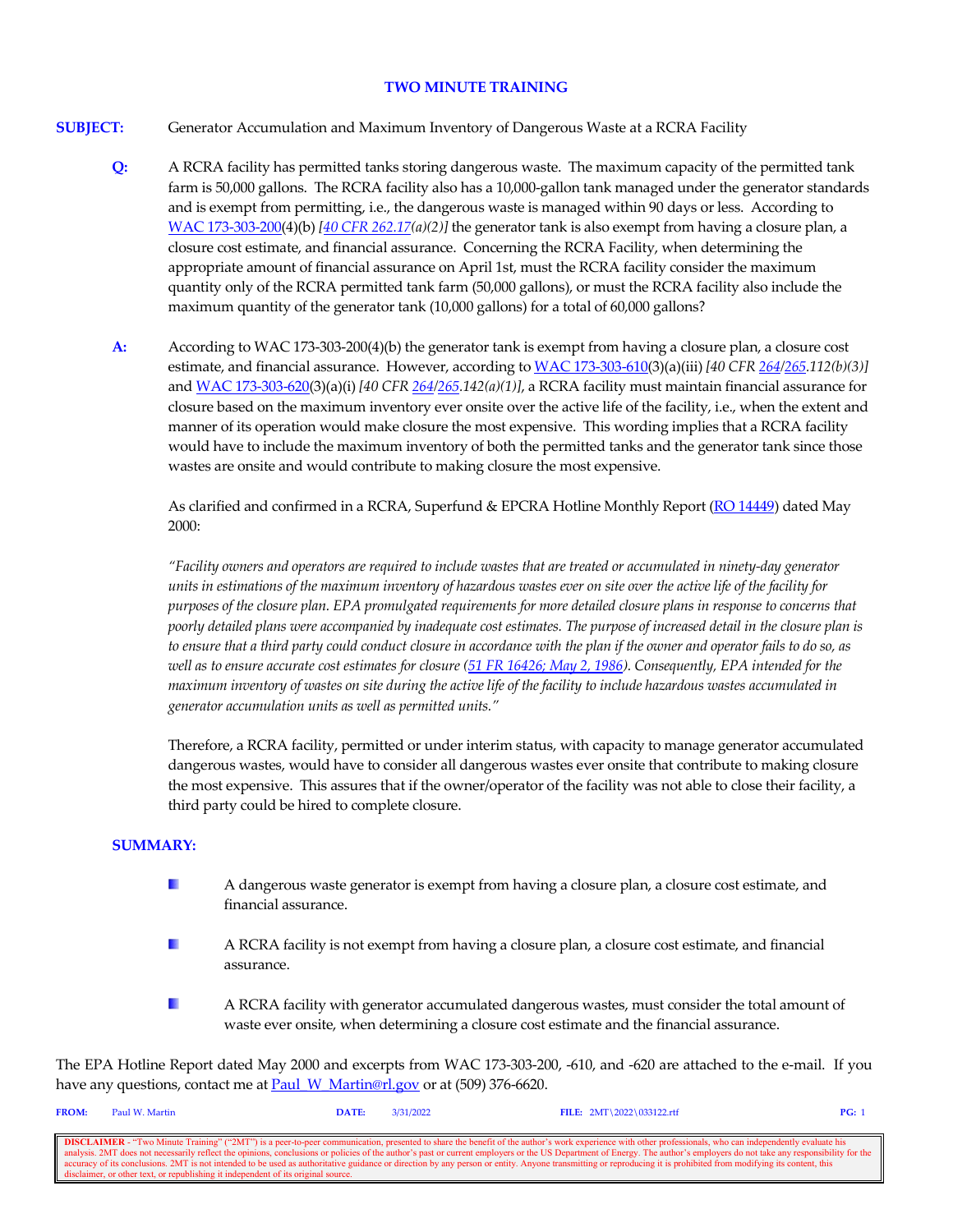#### **TWO MINUTE TRAINING - ATTACHMENT**

#### **SUBJECT:** Generator Accumulation and Maximum Inventory of Dangerous Waste at a RCRA Facility

EPA530-R-00-003e

PB2000-104 952

#### RCRA, SUPERFUND & EPCRA HOTLINE MONTHLY REPORT

May 2000

#### 2. Contents of Closure Plan

Sections 264.112(b) and 265.112(b) of the RCRA regulations require the owner and operator of a treatment, storage, and disposal facility (TSDF) to complete a written closure plan that identifies steps necessary to perform partial and/or final closure of the facility at any point during its active life. The closure plan must include an estimate of the maximum inventory of hazardous wastes ever on site over the active life of the facility and a detailed description of the methods that would be employed during partial closures and final closure (Sections 264/265.112(b)(3)). Is the owner and operator required to address wastes that are treated or accumulated in ninety-day generator accumulation units in the closure plan as part of the maximum inventory?

 Facility owners and operators are required to include wastes that are treated or accumulated in ninety-day generator units in estimations of the maximum inventory of hazardous wastes ever on site over the active life of the facility for purposes of the closure plan. EPA promulgated requirements for more detailed closure plans in response to concerns that poorly detailed plans were accompanied by inadequate cost estimates. The purpose of increased detail in the closure plan is to ensure that a third party could conduct closure in accordance with the plan if the owner and operator fails to do so, as well as to ensure accurate cost estimates for closure (51 FR 16426; May 2, 1986). Consequently, EPA intended for the maximum inventory of wastes on site during the active life of the facility to include hazardous wastes accumulated in generator accumulation units as well as permitted units.

Faxback 14449

**FROM:** Paul W. Martin **DATE:** 3/31/2022 **FILE:** 2MT\2022\033122.rtf **PG:** 2

**DISCLAIMER** - "Two Minute Training" ("2MT") is a peer-to-peer communication, presented to share the benefit of the author's work experience with other professionals, who can independently evaluate his analysis. 2MT does n onclusions or policies of the author's past or current employers or the US Department of Energy. The author's employers do not take any resp accuracy of its conclusions. 2MT is not intended to be used as authoritative guidance or direction by any person or entity. Anyone transmitting or reproducing it is prohibited from modifying its content, this disclaimer, o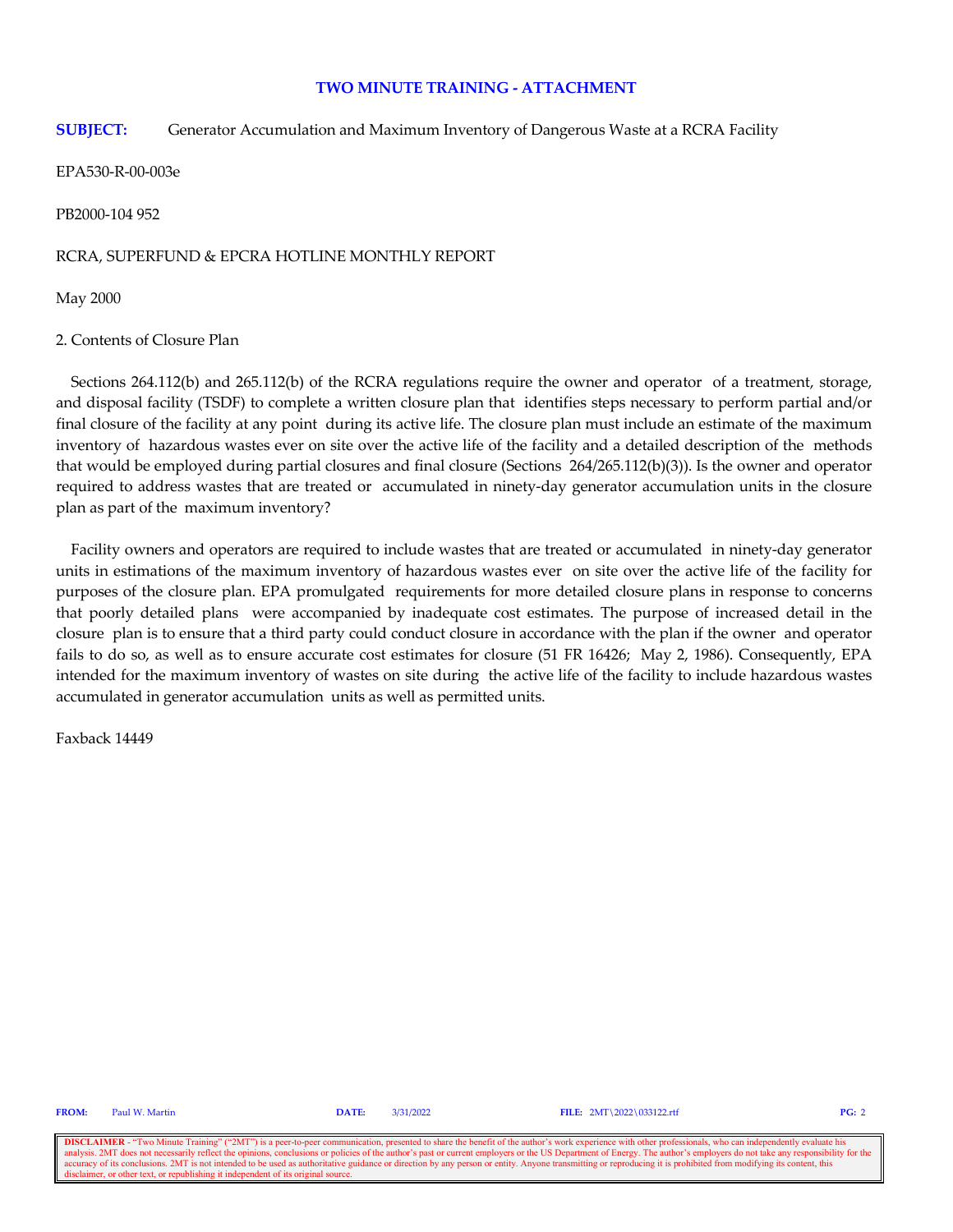# **TWO MINUTE TRAINING -ATTACHMENT**

# **SUBJECT:** Generator Accumulation and Maximum Inventory of Dangerous Waste at a RCRA Facility

### **WAC 173-303-200 Conditions for exemption for a large quantity generator that accumulates dangerous waste.**

Large quantity generators, not to include transporters as referenced in WAC 173-303-240(3), may accumulate dangerous waste on site without a permit or interim status, and without complying with the requirements of WAC 173-303-600 provided that all of the following conditions for exemption listed in this section are met.

(4) Accumulation of dangerous waste in tanks. The generator must comply with:

(a) Applicable air emission standards of 40 C.F.R. Part 265, Subparts AA, BB, and CC incorporated by reference in WAC 173-303-400 (3)(a); and

(b) Tank standards of WAC 173-303-640 (2) through (10), except WAC 173-303-640 (8)(c) and the second sentence of WAC 173-303-640 (8)(a). (Note: A generator, unless otherwise required to do so, does not have to prepare a closure plan, a cost estimate for closure, or provide financial responsibility of their tank system to satisfy the requirement of this section.) Such a generator is exempt from the requirements of WAC 173- 303-620 and 173-303-610, except for WAC 173-303-610(2) and (5).

#### **WAC 173-303-610 Closure and post-closure.**

(3) Closure plan; amendment of plan.

(a) The owner or operator of a dangerous waste management facility must have a written closure plan. In addition, certain surface impoundments and waste piles from which the owner or operator intends to remove or decontaminate the dangerous waste at partial or final closure are required by WAC 173-303-650(6) and 173-303-660(9) to have contingent closure plans. The plan must be submitted with the permit application, in accordance with WAC 173-303-806(4), and approved by the department as part of the permit issuance procedures under WAC 173-303-840. The approved closure plan will become a condition of any permit. The department's decision must assure that the approved closure plan is consistent with subsections (2), (3), (4), (5), and (6) of this section, and the applicable requirements of WAC 173-303-630(10), 173-303-640(8), 173-303-645, 173-303-650(6), 173-303-655(8), 173-303-660(9), 173-303-665(6), 173-303-670(8), 173-303-680(2), and 40 C.F.R. 264.1102 (incorporated by reference at WAC 173-303-695). A copy of the approved plan and all revisions to the plan must be furnished to the department upon request, including request by mail until final closure is completed and certified in accordance with subsection (6) of this section. The plan must identify steps necessary to perform partial and/or final closure of the facility at any point during its active life. The closure plan must include at least:

(i) A description of how each dangerous waste management unit at the facility will be closed in accordance with subsection (2) of this section;

(ii) A description of how final closure of the facility will be conducted in accordance with subsection (2) of this section. The description must identify the maximum extent of the operation which will be unclosed during the active life of the facility;

(iii) An estimate of the maximum inventory of dangerous wastes ever on-site over the active life of the facility. (Any change in this estimate is a Class 1 modification with prior approval under WAC 173-303-830(4));

| <b>FROM:</b>                                                                                                                                                                                                             | Paul W. Martin | DATE: | 3/31/2022 | FILE: $2MT\2022\033122.rtf$ | PG: 3 |  |  |
|--------------------------------------------------------------------------------------------------------------------------------------------------------------------------------------------------------------------------|----------------|-------|-----------|-----------------------------|-------|--|--|
|                                                                                                                                                                                                                          |                |       |           |                             |       |  |  |
| <b>DISCLAIMER</b> - "Two Minute Training" ("2MT") is a peer-to-peer communication, presented to share the benefit of the author's work experience with other professionals, who can independently evaluate his           |                |       |           |                             |       |  |  |
| analysis. 2MT does not necessarily reflect the opinions, conclusions or policies of the author's past or current employers or the US Department of Energy. The author's employers do not take any responsibility for the |                |       |           |                             |       |  |  |
| accuracy of its conclusions. 2MT is not intended to be used as authoritative guidance or direction by any person or entity. Anyone transmitting or reproducing it is prohibited from modifying its content, this         |                |       |           |                             |       |  |  |
| disclaimer, or other text, or republishing it independent of its original source.                                                                                                                                        |                |       |           |                             |       |  |  |